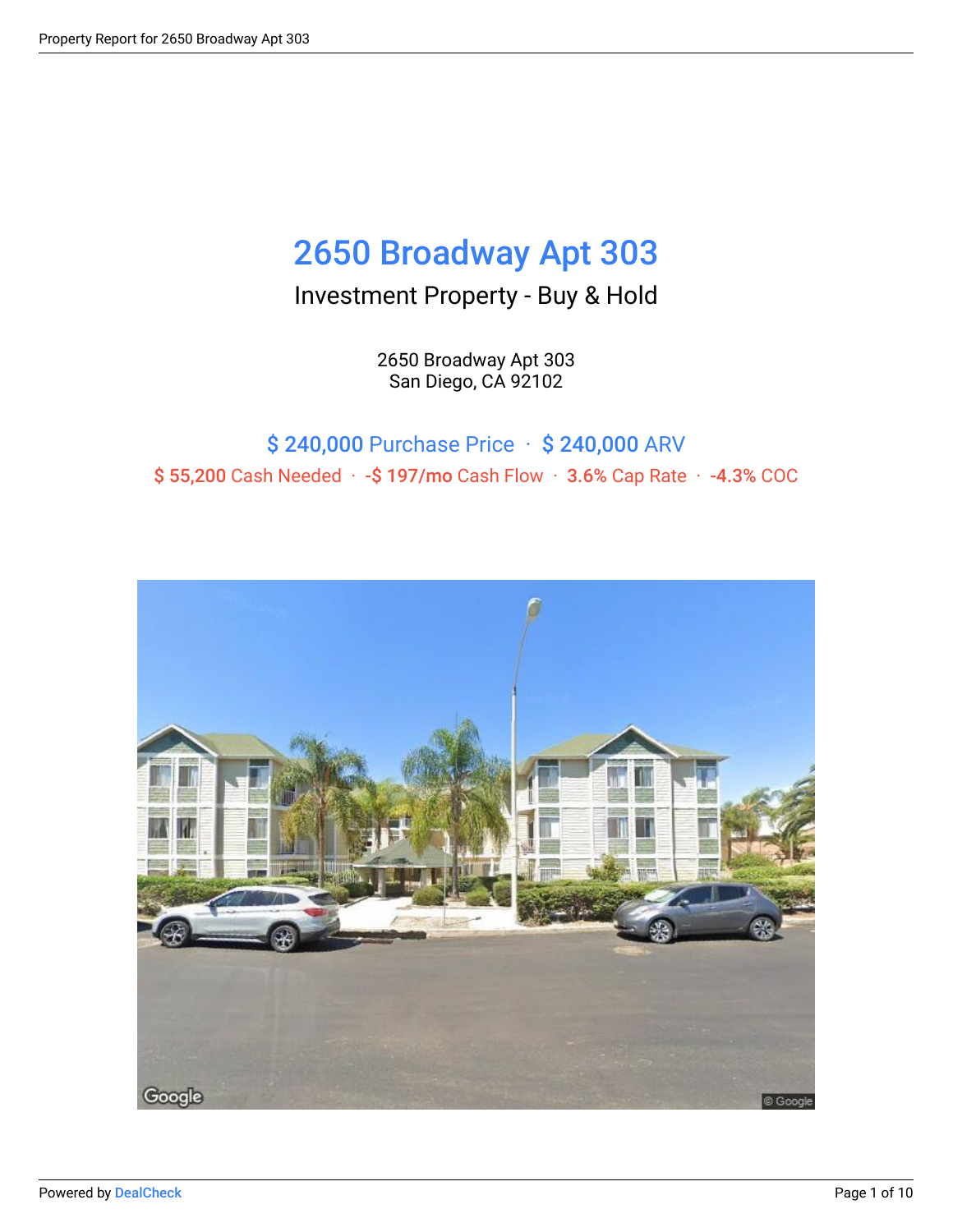### Property Description

#### ADDRESS

[2650 Broadway Apt 303](http://maps.google.com/maps?z=15&t=m&q=2650%20Broadway%20Apt%20303%2CSan%20Diego%2CCA%2C92102) [San Diego, CA 92102](http://maps.google.com/maps?z=15&t=m&q=2650%20Broadway%20Apt%20303%2CSan%20Diego%2CCA%2C92102)

### **DESCRIPTION**

| Property Type:     | Condo             |
|--------------------|-------------------|
| Beds / Baths:      | 1 BR / 1.0 BA     |
| Square Footage:    | 405               |
| Year Built:        | 1984              |
| Parking:           | Garage - Attached |
| Zoning:            |                   |
| <b>MLS Number:</b> |                   |



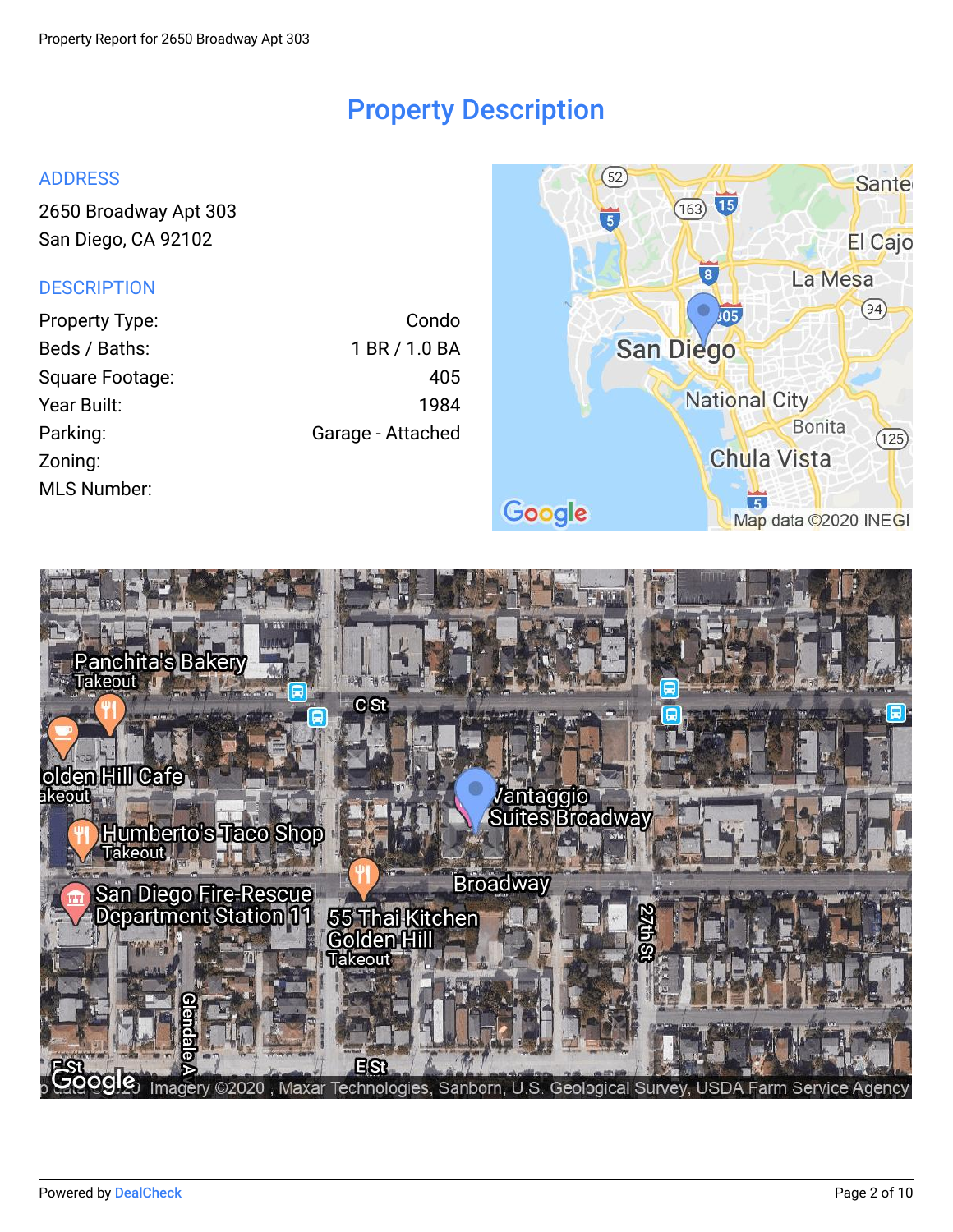## Purchase Analysis & Returns

### **PURCHASE**

| <b>Purchase Price:</b>                        |           | \$240,000            |
|-----------------------------------------------|-----------|----------------------|
| <b>Amount Financed:</b>                       |           | \$192,000            |
| <b>Down Payment:</b>                          | =         | \$48,000             |
| <b>Purchase Costs:</b>                        | $\ddot{}$ | \$7,200              |
| Rehab Costs:                                  | $\div$    | \$0                  |
| <b>Total Cash Needed:</b>                     | ═         | \$55,200             |
| After Repair Value:<br>Price Per Square Foot: |           | \$240,000<br>\$592.6 |
|                                               |           |                      |

### RETURNS & RATIOS (Year 1)

| Cap Rate (Purchase/Market):   | $3.6\%$ / $3.6\%$ |
|-------------------------------|-------------------|
| Cash on Cash Return:          | $-4.3%$           |
| Return on Equity:             | $-3.9%$           |
| Return on Investment:         | $-20.9%$          |
| Internal Rate of Return:      | $-20.9%$          |
| Rent to Value:                | 0.7%              |
| <b>Gross Rent Multiplier:</b> | 12.5              |
| <b>Equity Multiple:</b>       | 0.79              |
| <b>Break Even Ratio:</b>      | 107.3%            |
| Debt Coverage Ratio:          | 0.79              |
| Debt Yield:                   | 4.5%              |

# PURCHASE COSTS

Total (3% of Price):  $\frac{1}{2}$  \$7,200

### FINANCING (PURCHASE)

| Loan Type:                  | Amortizing        |
|-----------------------------|-------------------|
| Loan Amount:                | \$192,000         |
| Loan to Cost (LTC):         | 80%               |
| Loan to Value (LTV):        | 80%               |
| Loan Term:                  | 30 Years          |
| Interest Rate:              | 4%                |
| <b>Finance Rehab Costs:</b> | No                |
| Loan Payments:              | \$917 Per Month   |
|                             | \$11,000 Per Year |

### ASSUMPTIONS & PROJECTIONS

| <b>Rehab Cost Overrun:</b> | በ%                |
|----------------------------|-------------------|
| Vacancy:                   | 5%                |
| Appreciation:              | 4% Per Year       |
| Income Increase:           | 3% Per Year       |
| <b>Expenses Increase:</b>  | 3% Per Year       |
| <b>Selling Costs:</b>      | 6% of Sales Price |
| Land Value:                | S O               |
|                            |                   |

REHAB COSTS

| Rehab Costs:  | $\mathsf{S} \, \mathsf{O}$      |
|---------------|---------------------------------|
| Cost Overrun: | $$0(0\%)$                       |
| Total:        | $\mathbf{\hat{S}}$ $\mathbf{0}$ |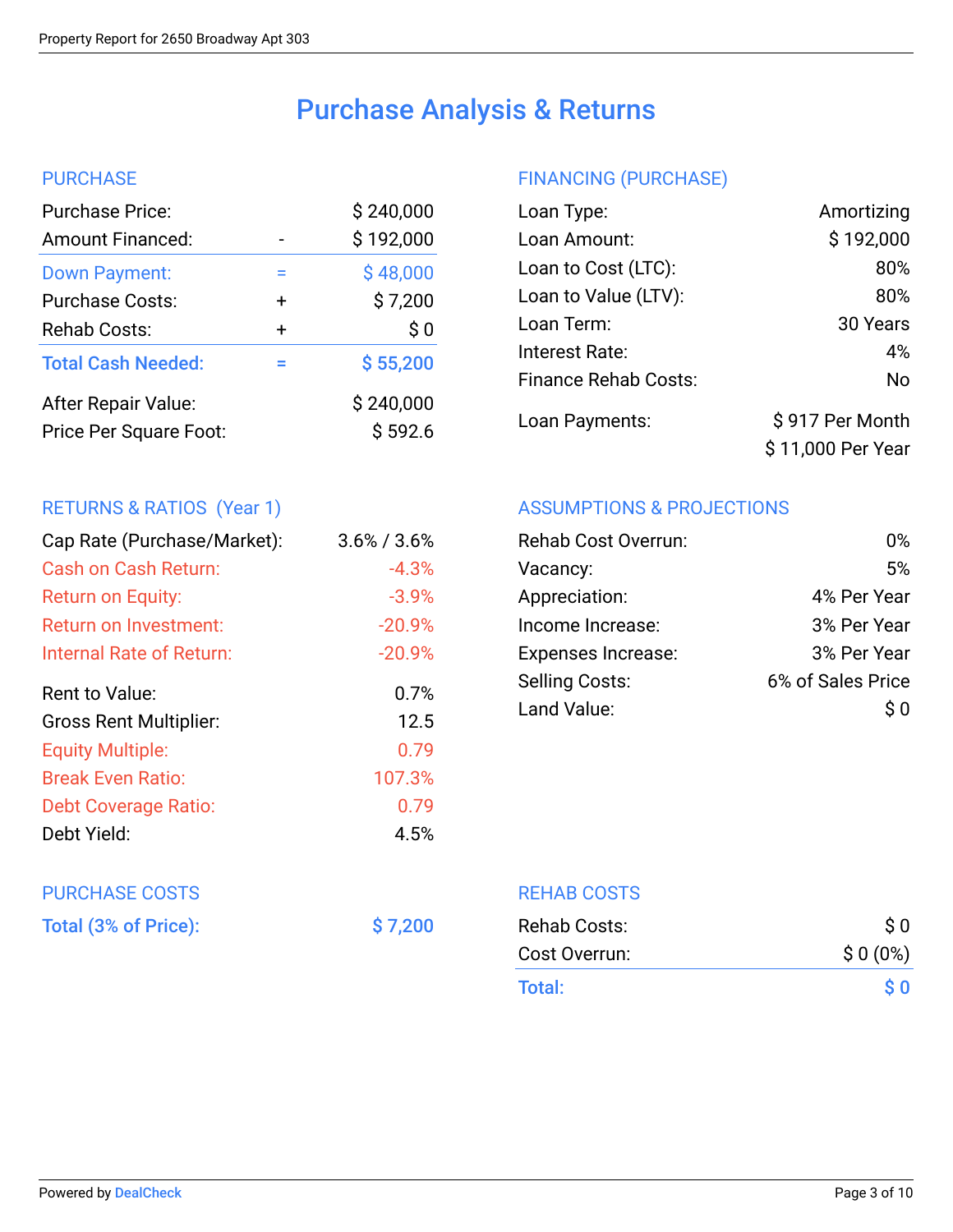# Cash Flow (Year 1)

|                              |           | <b>Monthly</b> | Yearly      |
|------------------------------|-----------|----------------|-------------|
| <b>CASH FLOW</b>             |           |                |             |
| Gross Rent:                  |           | \$1,600        | \$19,200    |
| Vacancy (5%):                |           | \$80           | \$960       |
| Other Income:                | $\ddot{}$ | \$0            | \$0         |
| <b>Operating Income:</b>     | Ξ         | \$1,520        | \$18,240    |
| Operating Expenses (52.6%):  |           | \$800          | \$9,600     |
| <b>Net Operating Income:</b> |           | \$720          | \$8,640     |
| Loan Payments:               |           | \$917          | \$11,000    |
| <b>Cash Flow:</b>            | Ξ         | $-$ \$197      | $-$ \$2,360 |

|                      | <b>Monthly</b>                                   | Yearly                                           |
|----------------------|--------------------------------------------------|--------------------------------------------------|
| <b>OTHER INCOME</b>  |                                                  |                                                  |
| <b>Total:</b>        | $\boldsymbol{\mathsf{S}}\boldsymbol{\mathsf{0}}$ | $\boldsymbol{\mathsf{S}}\boldsymbol{\mathsf{0}}$ |
|                      |                                                  |                                                  |
|                      | <b>Monthly</b>                                   | Yearly                                           |
| <b>EXPENSES</b>      |                                                  |                                                  |
| Total (50% of Rent): | \$800                                            | \$9,600                                          |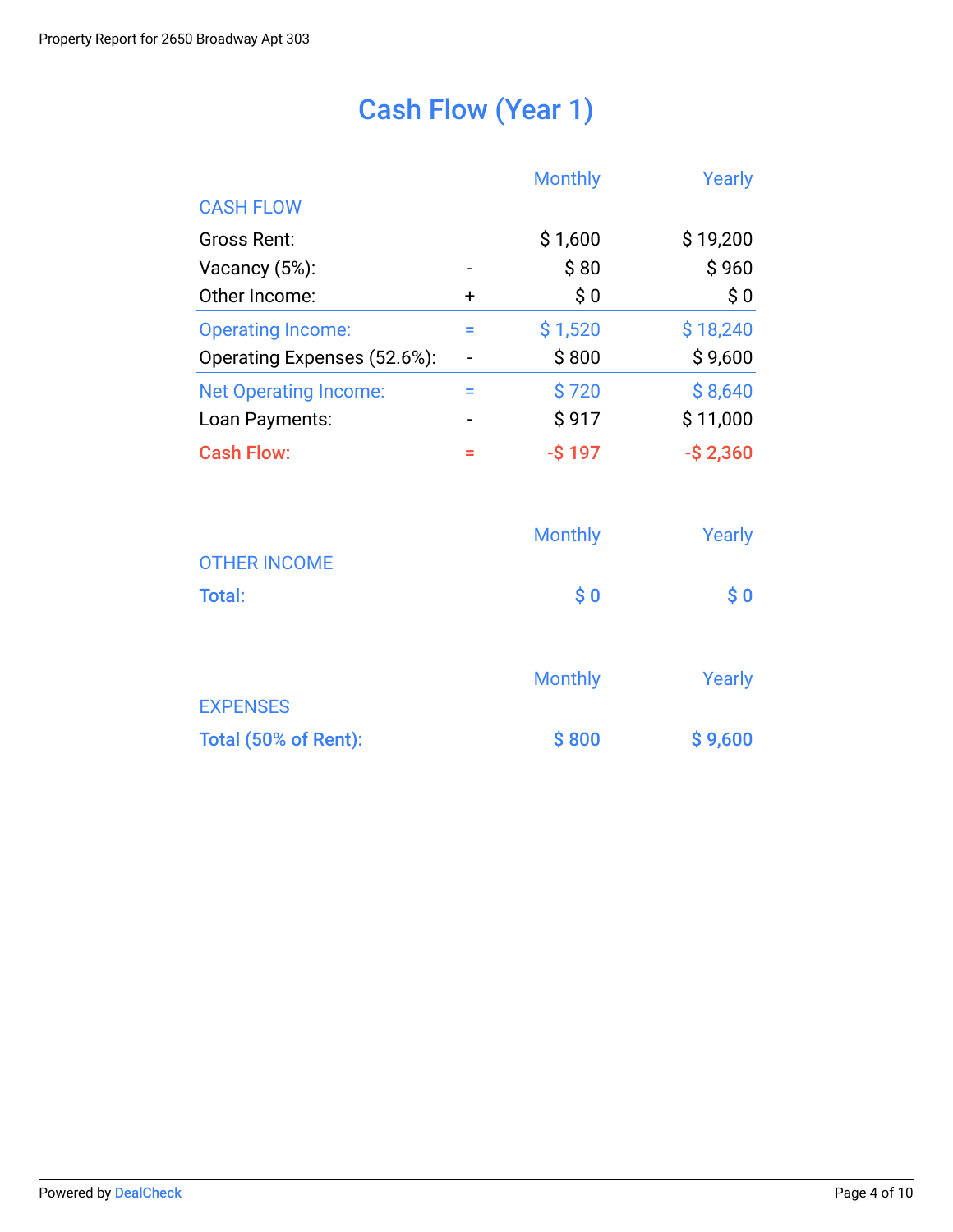# Buy & Hold Projections

| APPRECIATION                         | <b>INCOME INCREASE</b> |                   |                   | <b>EXPENSES INCREASES</b> |                | SELLING COSTS |               |
|--------------------------------------|------------------------|-------------------|-------------------|---------------------------|----------------|---------------|---------------|
| 4% Per Year                          |                        | 3% Per Year       |                   | 3% Per Year               |                | 6% of Price   |               |
|                                      |                        |                   |                   |                           |                |               |               |
|                                      | Year 1                 | Year <sub>2</sub> | Year <sub>3</sub> | Year 5                    | Year 10        | Year 20       | Year 30       |
| <b>INCOME</b>                        |                        |                   |                   |                           |                |               |               |
| Gross Rent:                          | \$19,200               | \$19,776          | \$20,369          | \$21,610                  | \$25,052       | \$33,667      | \$45,246      |
| Vacancy (5%):                        | $-$ \$960              | $-$ \$989         | $-$ \$1,018       | $-$ \$1,081               | $-$ \$ 1,253   | $-$ \$ 1,683  | $-$ \$ 2,262  |
| Other Income:                        | $+ $0$                 | $+ $0$            | $+$ \$0           | $+ $0$                    | $+ $0$         | $+$ \$0       | $+$ \$0       |
| <b>Operating Income:</b>             | $=$ \$ 18,240          | $=$ \$ 18,787     | $=$ \$ 19,351     | $=$ \$ 20,529             | $=$ \$ 23,799  | $=$ \$ 31,984 | $=$ \$42,984  |
| <b>EXPENSES</b>                      |                        |                   |                   |                           |                |               |               |
| <b>Total Expenses:</b>               | \$9,600                | \$9,888           | \$10,185          | \$10,805                  | \$12,526       | \$16,834      | \$22,623      |
| <b>Operating Expenses:</b>           | $=$ \$9,600            | $=$ \$9,888       | $=$ \$10,185      | $=$ \$10,805              | $=$ \$ 12,526  | $=$ \$ 16,834 | $=$ \$ 22,623 |
| <b>CASH FLOW</b>                     |                        |                   |                   |                           |                |               |               |
| Operating Income:                    | \$18,240               | \$18,787          | \$19,351          | \$20,529                  | \$23,799       | \$31,984      | \$42,984      |
| <b>Operating Expenses:</b>           | - \$9,600              | - \$9,888         | $-$ \$ 10,185     | $-$ \$10,805              | $-$ \$ 12,526  | - \$16,834    | $-$ \$ 22,623 |
| <b>Net Operating Income:</b>         | $=$ \$8,640            | $=$ \$8,899       | $=$ \$9,166       | $=$ \$9,724               | $=$ \$ 11,273  | $=$ \$ 15,150 | $=$ \$ 20,361 |
| Loan Payments:                       | $-$ \$11,000           | $-$ \$11,000      | $-$ \$11,000      | $-$ \$11,000              | $-$ \$11,000   | $-$ \$11,000  | $-$ \$11,000  |
| <b>Cash Flow:</b>                    | $= -\$ 2,360$          | $= -\$ {5} 2,101  | $= -\$ 1,834$     | $= -\$ {5} 1,276          | $=$ \$ 273     | $=$ \$4,150   | $=$ \$9,361   |
| <b>TAX BENEFITS &amp; DEDUCTIONS</b> |                        |                   |                   |                           |                |               |               |
| <b>Operating Expenses:</b>           | \$9,600                | \$9,888           | \$10,185          | \$10,805                  | \$12,526       | \$16,834      | \$22,623      |
| Loan Interest:                       | $+$ \$ 7,618           | $+ $7,481$        | $+$ \$ 7,337      | $+$ \$ 7,033              | $+$ \$ 6,156   | $+$ \$ 3,779  | $+$ \$ 235    |
| Depreciation:                        | $+$ \$ 8,989           | $+$ \$ 8,989      | + \$ 8,989        | $+$ \$ 8,989              | $+$ \$ 8,989   | $+$ \$ 8,989  | $+$ \$0       |
| <b>Total Deductions:</b>             | $=$ \$ 26,208          | $=$ \$ 26,358     | $=$ \$ 26,511     | $=$ \$ 26,827             | $=$ \$ 27,671  | $=$ \$ 29,602 | $=$ \$ 22,858 |
| <b>EQUITY ACCUMULATION</b>           |                        |                   |                   |                           |                |               |               |
| Property Value:                      | \$249,600              | \$259,584         | \$269,967         | \$291,997                 | \$355,259      | \$525,870     | \$778,415     |
| Loan Balance:                        | $-$ \$188,619          | $-$ \$185,100     | $-$ \$181,438     | $-$ \$ 173,659            | $-$ \$ 151,265 | $-$ \$90,536  | -\$0          |
| <b>Total Equity:</b>                 | $=$ \$ 60,981          | $=$ \$74,484      | $=$ \$88,529      | $=$ \$ 118,338            | $=$ \$ 203,994 | $=$ \$435,334 | $=$ \$778,415 |
| <b>SALE ANALYSIS</b>                 |                        |                   |                   |                           |                |               |               |
| Equity:                              | \$60,981               | \$74,484          | \$88,529          | \$118,338                 | \$203,994      | \$435,334     | \$778,415     |
| Selling Costs (6%):                  | $-$ \$14,976           | $-$ \$ 15,575     | $-$ \$16,198      | $-$ \$ 17,520             | $-$ \$ 21,316  | $-$ \$ 31,552 | $-$ \$46,705  |
| <b>Sale Proceeds:</b>                | $=$ \$46,005           | $=$ \$ 58,909     | $=$ \$72,331      | $=$ \$100,818             | $=$ \$ 182,678 | $=$ \$403,781 | $=$ \$731,710 |
| <b>Cumulative Cash Flow:</b>         | $+ - $2,360$           | $+ - $4,461$      | $+ - $6,295$      | $+ - $9,130$              | $+ - $10,953$  | $+$ \$ 12,155 | $+$ \$ 81,045 |
| Total Cash Invested:                 | $-$ \$ 55,200          | $-$ \$ 55,200     | $-$ \$ 55,200     | $-$ \$ 55,200             | $-$ \$ 55,200  | $-$ \$ 55,200 | $-$ \$ 55,200 |

[Powered by](https://dealcheck.io/?utm_source=Property%20Reports&utm_medium=PDF&utm_campaign=Property%20Reports) [DealCheck](https://dealcheck.io/?utm_source=Property%20Reports&utm_medium=PDF&utm_campaign=Property%20Reports) Page 5 of 10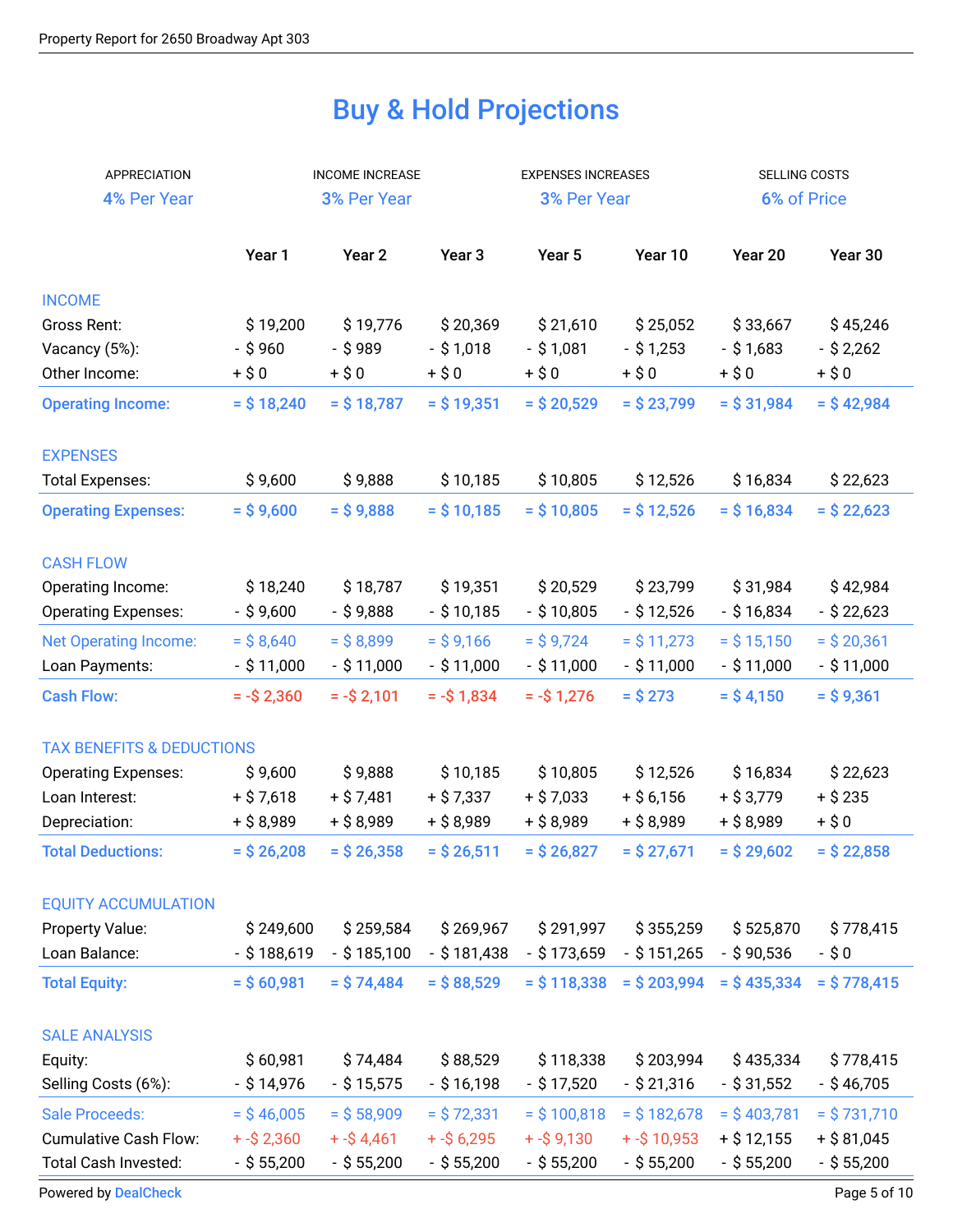### Property Report for 2650 Broadway Apt 303

|                               | Year 1        | Year 2         | Year 3        | Year 5        | Year 10       | Year 20        | Year 30        |
|-------------------------------|---------------|----------------|---------------|---------------|---------------|----------------|----------------|
| <b>Total Profit:</b>          | $= -\$ 11,555 | $= -\$ {5} 752 | $=$ \$ 10,836 | $=$ \$ 36,488 | $=$ \$116,525 | $=$ \$ 360,736 | $=$ \$ 757,555 |
| <b>INVESTMENT RETURNS</b>     |               |                |               |               |               |                |                |
| Cap Rate (Purchase Price):    | 3.6%          | 3.7%           | 3.8%          | 4.1%          | 4.7%          | 6.3%           | 8.5%           |
| Cap Rate (Market Value):      | 3.5%          | 3.4%           | 3.4%          | 3.3%          | 3.2%          | 2.9%           | 2.6%           |
| Cash on Cash Return:          | $-4.3%$       | $-3.8%$        | $-3.3%$       | $-2.3%$       | 0.5%          | 7.5%           | 17%            |
| Return on Equity:             | $-3.9%$       | $-2.8%$        | $-2.1%$       | $-1.1%$       | 0.1%          | 1%             | 1.2%           |
| Return on Investment:         | $-20.9%$      | $-1.4%$        | 19.6%         | 66.1%         | 211.1%        | 653.5%         | 1,372.4%       |
| Internal Rate of Return:      | $-20.9%$      | $-0.7%$        | 5.9%          | 10.1%         | 11.2%         | 10.1%          | 9.3%           |
| <b>FINANCIAL RATIOS</b>       |               |                |               |               |               |                |                |
| Rent to Value:                | 0.6%          | 0.6%           | 0.6%          | 0.6%          | 0.6%          | 0.5%           | 0.5%           |
| <b>Gross Rent Multiplier:</b> | 13            | 13.13          | 13.25         | 13.51         | 14.18         | 15.62          | 17.2           |
| Equity Multiple:              | 0.79          | 0.99           | 1.2           | 1.66          | 3.11          | 7.54           | 14.72          |
| <b>Break Even Ratio:</b>      | 107.3%        | 105.6%         | 104%          | 100.9%        | 93.9%         | 82.7%          | 74.3%          |
| Debt Coverage Ratio:          | 0.79          | 0.81           | 0.83          | 0.88          | 1.02          | 1.38           | 1.85           |
| Debt Yield:                   | 4.6%          | 4.8%           | 5.1%          | 5.6%          | 7.5%          | 16.7%          |                |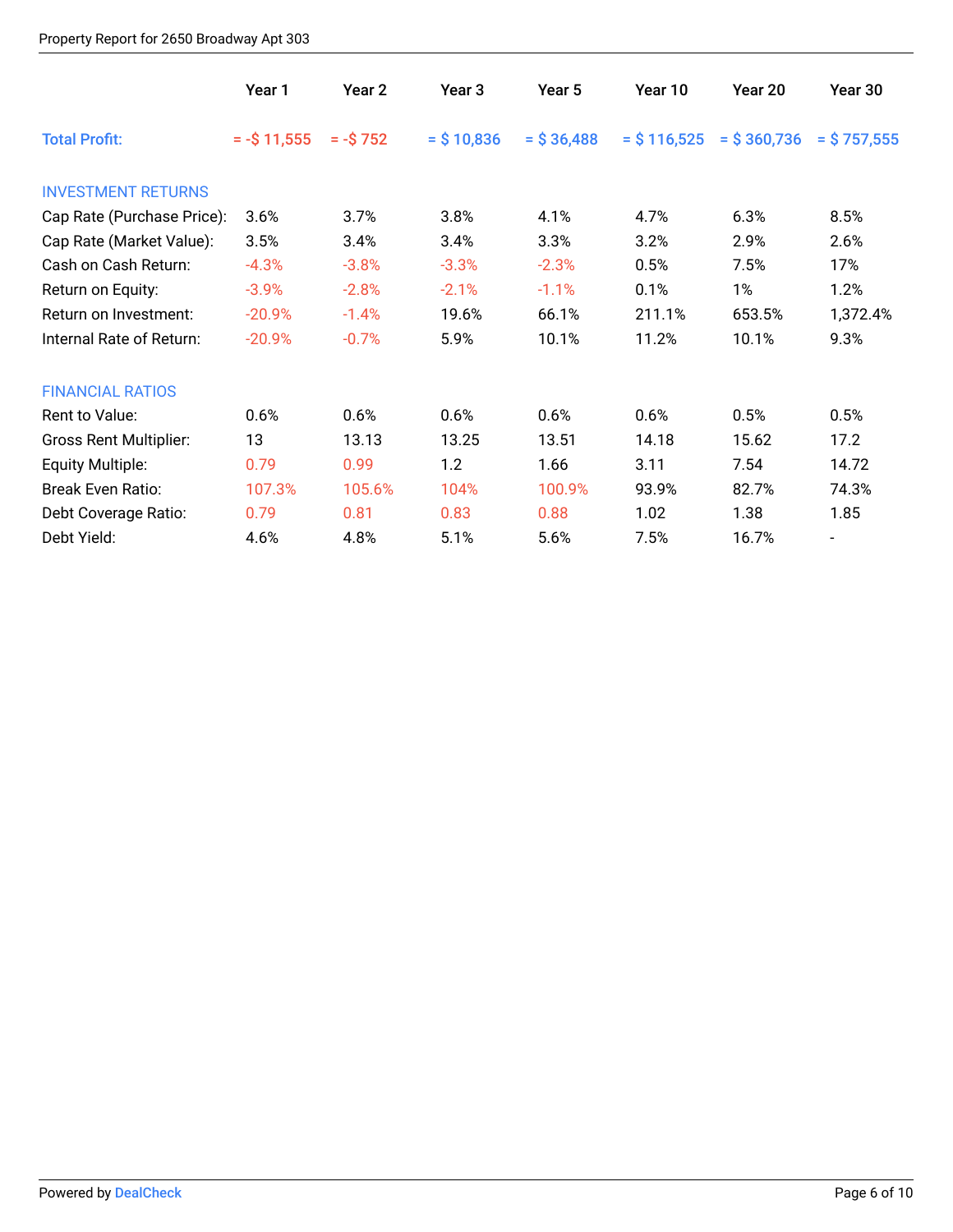### Recent Comparable Sales

Average Sale Price \$ 251,300 (\$ 493/sq.ft.) \$ 241,500 - \$ 275,000 \$ 421/sq.ft. - \$ 605/sq.ft.

Estimated ARV Based on Average Price/ Sq.Ft. \$ 199,503



|            | <b>Property</b>                                   | <b>Distance</b> | <b>Type</b>                | <b>Beds</b> | <b>Baths</b> | Sq.Ft. | <b>Sale Price</b>          | <b>Sale Date</b> |
|------------|---------------------------------------------------|-----------------|----------------------------|-------------|--------------|--------|----------------------------|------------------|
|            | 2650 Broadway Apt 303<br>San Diego, CA 92102      | 0 <sub>mi</sub> | Condo<br><b>Built 1984</b> |             | 1.0          | 405    | \$240,000<br>\$593/sq.ft.  | 02/13/2020       |
| A          | 2650 Broadway Apt 113 0 mi<br>San Diego, CA 92102 |                 | House<br><b>Built 1984</b> |             | 1.0          | 405    | \$245,000<br>\$605/sq.ft.  | 04/21/2020       |
| <b>B</b>   | 2783 C St Unit 4<br>San Diego, CA 92102           | $0.18$ mi       | House<br><b>Built 1980</b> |             | 1.0          | 530    | \$241,500<br>\$456/sq.ft.  | 08/29/2019       |
| G          | 2783 C St Unit 14<br>San Diego, CA 92102          | $0.18$ mi       | House<br><b>Built 1980</b> |             | 1.0          | 530    | \$245,000<br>\$462/sq.ft.  | 09/26/2019       |
| $\bigcirc$ | 2783 C St Unit 18<br>San Diego, CA 92102          | $0.18$ mi       | House<br><b>Built 1979</b> |             | 1.0          | 530    | \$275,000<br>\$519/sq.fit. | 04/01/2020       |
| G          | 2840 C St Unit 9<br>San Diego, CA 92102           | $0.26$ mi       | House<br><b>Built 1984</b> |             | 1.0          | 594    | \$250,000<br>\$421/sq.fit. | 02/07/2020       |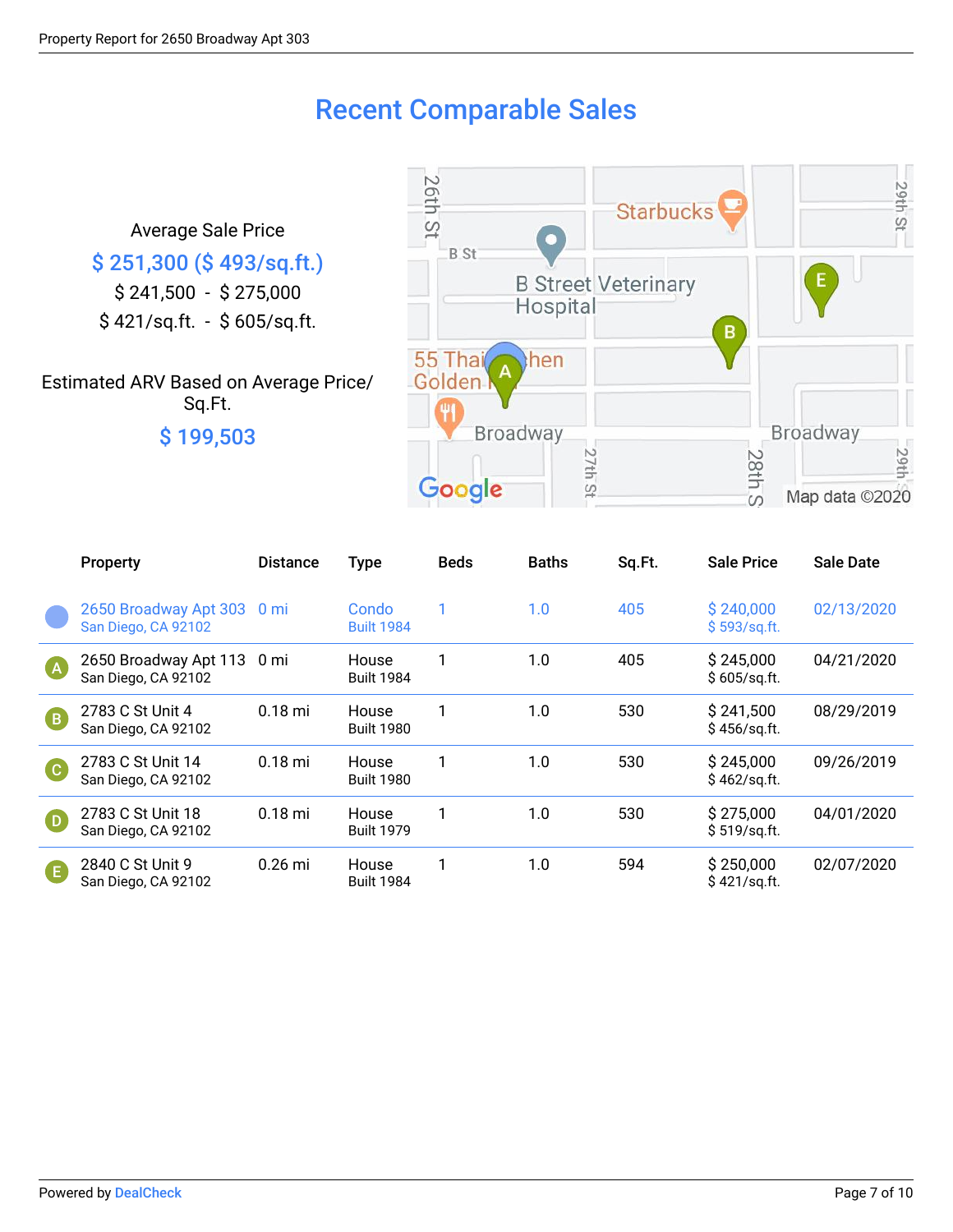## Recent Comparable Rental Listings

A St

et Veterinary B Hospital **Starbucks** Average Listed Rent \$ 1,798 (\$ 3.13/sq.ft.) **B** St **B** St \$ 1,595 - \$ 2,500 **26th St** \$ 3.13/sq.ft. - \$ 3.13/sq.ft. 55 Tha then Estimated Rent Based on Average Rent/ **28th St** Golden Sq.Ft. \$ 1,268 **Broadway** A **Broadway** 27th St Google Map data ©2020

|           | Property                                          | <b>Distance</b> | <b>Type</b>                | <b>Beds</b>              | <b>Baths</b> | Sq.Ft. | <b>Listed Rent</b>        | <b>Listing Date</b> |
|-----------|---------------------------------------------------|-----------------|----------------------------|--------------------------|--------------|--------|---------------------------|---------------------|
|           | 2650 Broadway Apt 303 0 mi<br>San Diego, CA 92102 |                 | Condo<br><b>Built 1984</b> | 1                        | 1.0          | 405    |                           |                     |
| <b>A</b>  | 935 26th St<br>San Diego, CA 92102                | $0.06$ mi       | Condo                      | 1                        | 1            |        | \$1,595                   | 08/22/2019          |
| <b>B</b>  | 2568 B St<br>San Diego, CA 92102                  | $0.16$ mi       | Condo                      | 1                        | 1            |        | \$1,595                   | 01/14/2020          |
| $\bullet$ | 2840 C St, Unit 2<br>San Diego, CA 92102          | $0.26$ mi       | Condo                      | 1                        | 1            | 527    | \$1,650<br>\$3.13/sq.fit. | 05/08/2020          |
| $\bigcap$ | 2604 B St<br>San Diego, CA 92102                  | $0.15$ mi       | House                      | $\overline{\phantom{a}}$ |              |        | \$2,500                   | 06/10/2020          |
| G         | 2650 Broadway<br>San Diego, CA 92102              | 0 mi            | House                      |                          | 1            |        | \$1,650                   | 06/10/2020          |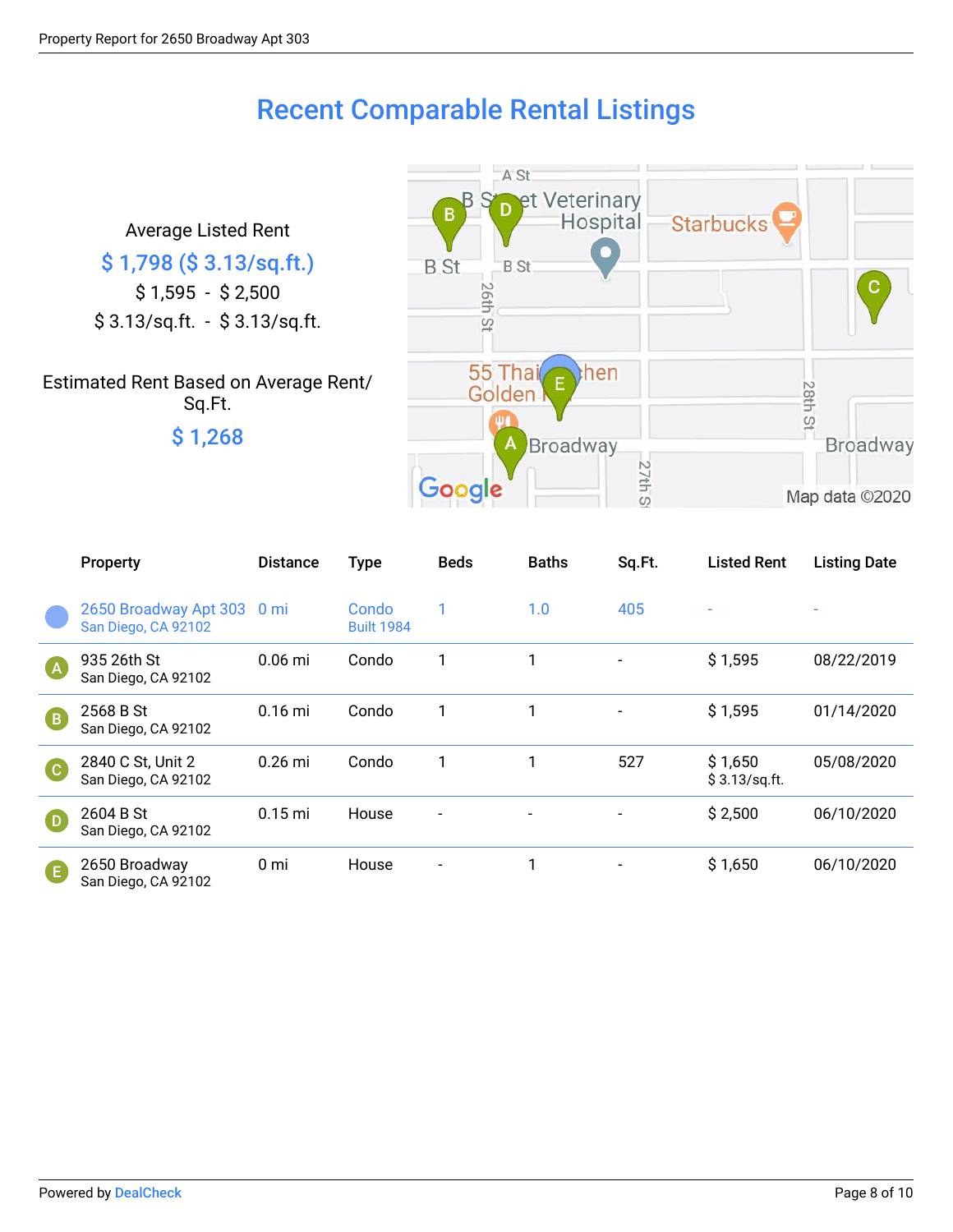# Property Photos